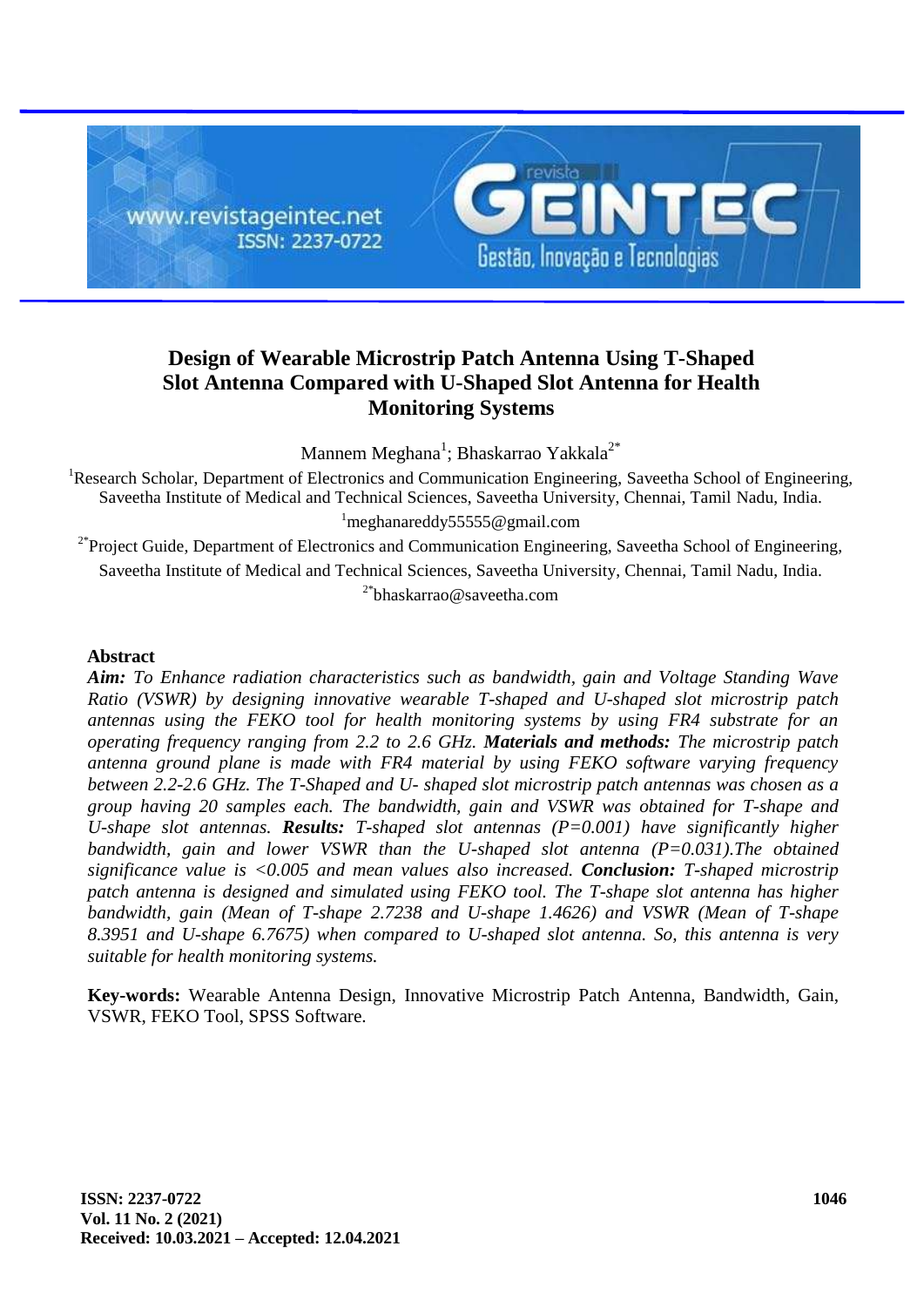#### **1. Introduction**

An antenna is a bowl shaped metallic structure device that receives and transmits the electromagnetic radio waves [\(Singh et al. 2018\).](https://paperpile.com/c/zVb3R1/uDdT) The microstrip patch antennas are popular over decades because of its low cost, low profile, light weight and ease of fabrication. [\(Shanwar and](https://paperpile.com/c/zVb3R1/Wh2c)  [Othman 2017\).](https://paperpile.com/c/zVb3R1/Wh2c) The antennas are having many applications in various fields like medical [\(Raju, Phani](https://paperpile.com/c/zVb3R1/LILq)  [Kishore, and Madhav 2019\)](https://paperpile.com/c/zVb3R1/LILq) satellite [\(Green et al. 2017\)](https://paperpile.com/c/zVb3R1/bnRd) and military [\(Sreelakshmy, Ashok Kumar,](https://paperpile.com/c/zVb3R1/oAGQ)  [and Shanmuganantham 2017\).](https://paperpile.com/c/zVb3R1/oAGQ) For medical applications, the antenna should have flexibility, less cost, high gain and wide bandwidth [\(Kumar, Badhai, and Suraj 2018\).](https://paperpile.com/c/zVb3R1/NcA3) But the U-shaped slot antenna provides less bandwidth. So, a T-shaped slot antenna is designed, because it provides high compatability for health monitoring systems because it is having wide bandwidth, gain and VSWR. In today's world antenna is used for health monitoring from home without going to hospital. Biomedical applications of the patch antenna are useful by the doctor or by themselves in tracking the health conditions of patients residing remotely, and with medical results and subsequent regulation of diet is possible. The patient does not need to visit the hospital often, as the doctor can track the condition of the patient from his desk [\(Corchia et al. 2017\).](https://paperpile.com/c/zVb3R1/26Nu) The applications of wearable microstrip patch antennas in health monitoring systems are detecting the tumor and brain cancer. Sometimes the patients will suffer with unexpected hormonal imbalance, weight loss and gain. Patients should concern doctors every time for checking these health problem[s\(Corchia et al. 2017; Dhayabarani et](https://paperpile.com/c/zVb3R1/26Nu+ZrfL)  [al. 2018\)](https://paperpile.com/c/zVb3R1/26Nu+ZrfL) [\(Corchia et al. 2017\).](https://paperpile.com/c/zVb3R1/26Nu)

In recent years many papers have been published related to this research work. In IEEE Xplore 25 papers and in science direct 101 papers are published. [\(Sukhija and Sarin 2017a\)](https://paperpile.com/c/zVb3R1/SeGl) has proposed a u-shaped meandered slot antenna for ISM-band applications at the operating frequency of 2.45GHZ. With and without meandered slots are introduced. The antenna is fabricated with FR4 substrate. In free space and muscle models the experimental values and results of antennas are compared. The bandwidth of this antenna is high. So, this antenna can be used in health monitoring systems. The problem of this work is gain is less. [\(Sukhija and Sarin 2017b\)](https://paperpile.com/c/zVb3R1/ieX9) slotted microstrip-fed patch antennas are proposed by using Empire XCcel for biomedical and wireless applications. For S11< -10 dB the designed antenna showing the impedance bandwidth of 2714 MHz. By including other slots in the design, the antenna can be used in WiMAX and WLAN applications at operating frequency range of 2.865-2.096. Based on radiation characteristics such as VSWR, gain, return loss and radiation pattern the design of the antenna is distinguished and it shows good similarity in results of simulated and measured. Less bandwidth is the main drawback in this work. The U- shaped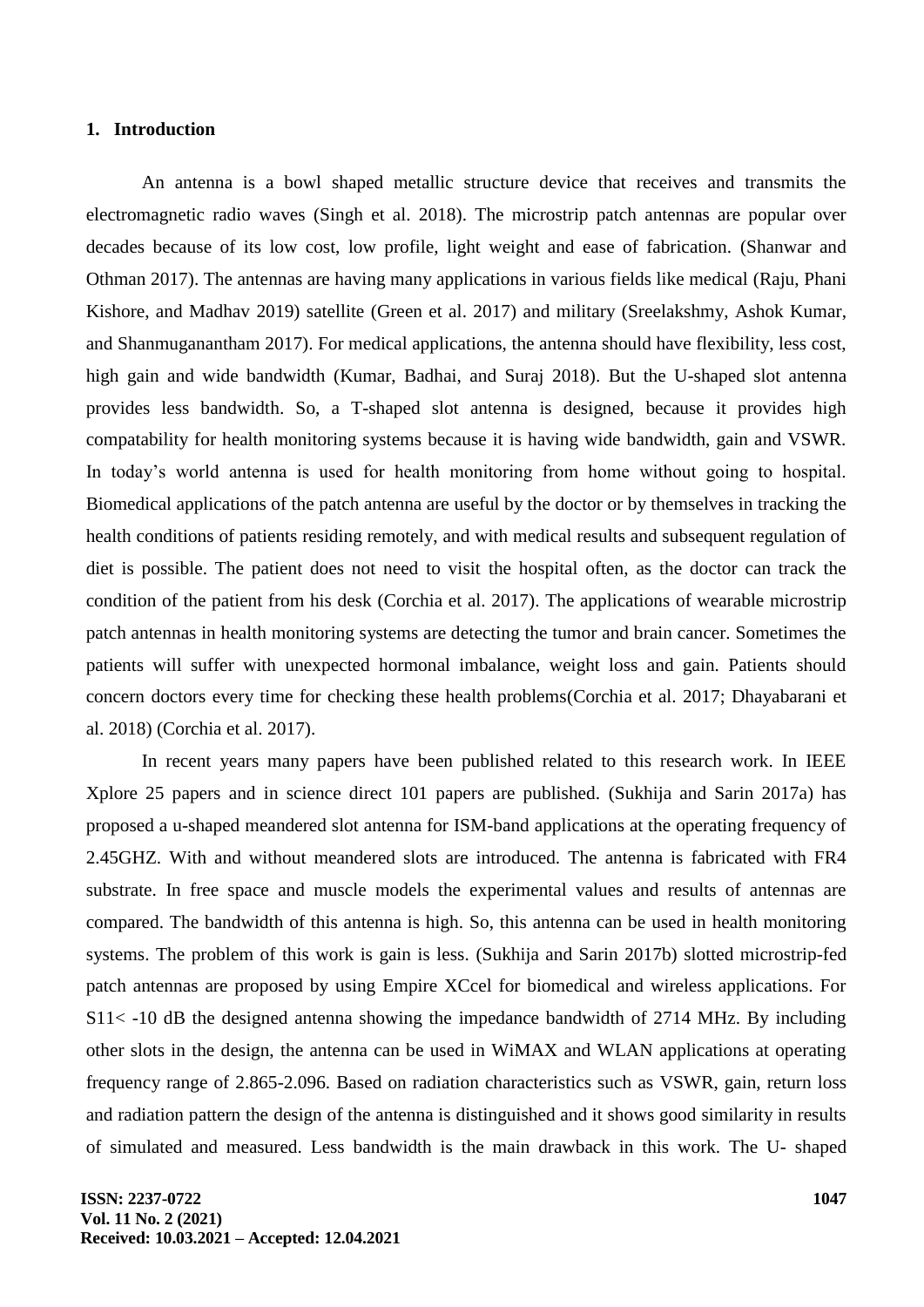microstrip patch antenna is designed and simulated by varying the Substrates using HFSS software. The operating frequency range of this antenna is 2.4-2.6 GHz. Bandwidth, gain and return loss are noted and compared. The results show that PDMS is suitable for health monitoring systems. Problem in this work is narrow bandwidth and less gain [\(Panda, Gupta, and Acharya 2020\).](https://paperpile.com/c/zVb3R1/ZdID) The new ultra-wide band planar antenna is designed for microwave imaging and this antenna is operated at frequency range 2.9-10.8 GHz. Patch is designed on FR4 substrate ( $\varepsilon_r$ =4.3) and it is flexible for multi-viewing imaging. The substrate is designed with thickness h (h=1.575) and slots are inserted for reducing the size hence, gain and bandwidth are enhanced. Drawback of this work is narrow bandwidth [\(Latif 2020\).](https://paperpile.com/c/zVb3R1/RR1E) In the above papers a u-shaped meandered slot antenna for ISM-band applications is best suitable for this research work because this antenna provides wide bandwidth when compared to other antennas.

Previously our team has a rich experience in working on various research projects across multiple disciplines [\(Sathish and Karthick 2020; Varghese, Ramesh, and Veeraiyan 2019; S. R.](https://paperpile.com/c/zVb3R1/sz8Nq+mDCf8+HTTva+P1UCR+p0WYY+VM4tP+AfepM+vqw55+dgvYW+GDPfi+2ig7x+4eSeY+WASCg+NUMOz+foRje+oVNeT)  [Samuel, Acharya, and Rao 2020; Venu, Raju, and Subramani 2019; M. S. Samuel et al. 2019; Venu,](https://paperpile.com/c/zVb3R1/sz8Nq+mDCf8+HTTva+P1UCR+p0WYY+VM4tP+AfepM+vqw55+dgvYW+GDPfi+2ig7x+4eSeY+WASCg+NUMOz+foRje+oVNeT)  [Subramani, and Raju 2019; Mehta et al. 2019; Sharma et al. 2019; Malli Sureshbabu](https://paperpile.com/c/zVb3R1/sz8Nq+mDCf8+HTTva+P1UCR+p0WYY+VM4tP+AfepM+vqw55+dgvYW+GDPfi+2ig7x+4eSeY+WASCg+NUMOz+foRje+oVNeT) [et al. 2019;](https://paperpile.com/c/zVb3R1/sz8Nq+mDCf8+HTTva+P1UCR+p0WYY+VM4tP+AfepM+vqw55+dgvYW+GDPfi+2ig7x+4eSeY+WASCg+NUMOz+foRje+oVNeT)  [Krishnaswamy et al. 2020; Muthukrishnan et al. 2020; Gheena and Ezhilarasan 2019; Vignesh et al.](https://paperpile.com/c/zVb3R1/sz8Nq+mDCf8+HTTva+P1UCR+p0WYY+VM4tP+AfepM+vqw55+dgvYW+GDPfi+2ig7x+4eSeY+WASCg+NUMOz+foRje+oVNeT)  [2019; Ke et al. 2019; Vijayakumar Jain et al. 2019; Jose, Ajitha, and Subbaiyan 2020\).](https://paperpile.com/c/zVb3R1/sz8Nq+mDCf8+HTTva+P1UCR+p0WYY+VM4tP+AfepM+vqw55+dgvYW+GDPfi+2ig7x+4eSeY+WASCg+NUMOz+foRje+oVNeT) Now the growing trend in this area motivated us to pursue this project.

Monitoring the patient's health using health monitoring systems is very easy than going to hospital. But antennas used in monitoring systems should have wide bandwidth and high gain. In the existing system wearable U-shaped slot microstrip patch antenna is designed for health monitoring systems. But U-shape slot antennas have less bandwidth, gain and high VSWR. Because of narrow bandwidth this antenna cannot be used for long distances. By using a u-shaped slot of microstrip patch antenna in health monitoring systems, the health of patients who live a long distance cannot be monitored from the hospital. The aim of work is to design the T-shaped slot microstrip patch antenna by using FEKO tool for enhancing gain, bandwidth and VSWR.

#### **2. Materials & Methods**

This research work is done in Saveetha School of Engineering, SIMATS in Nanoelectronics laboratory. This proposed work contains two groups. The first group refers to the U-shape slot microstrip patch antenna and the second group refers to the T-shape slot microstrip patch antenna. Each group comprises 20 samples. The total sample size of this research work is 40. Sample size was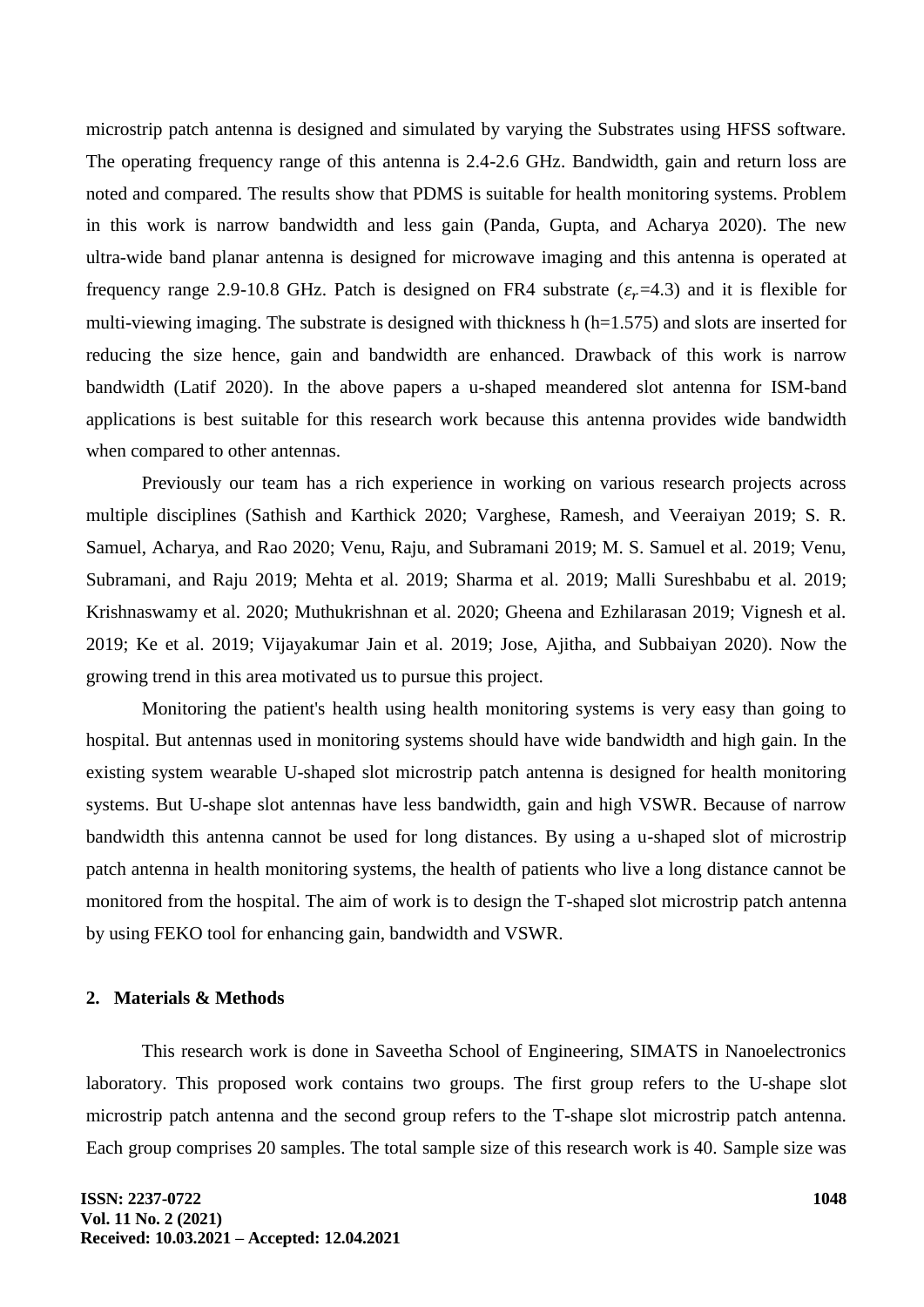calculated by using previous study results, in Clincalc.com by keeping threshold 0.05%, G power 80%, confidence interval 95 % and enrollment ratio as [1\(Panda, Gupta, and Acharya 2020\).](https://paperpile.com/c/zVb3R1/ZdID)

The sample preparation of group 1 is about wearable U-shaped slot microstrip patch antenna. A FEKO tool is required for designing. The gain, bandwidth and VSWR of wearable U-shaped slot microstrip patch antenna are taken. In order to design U-shape slot microstrip patch antenna provide the needed values of variables like thickness (1.6 mm), substrate (FR4), media, voltage(reference impedance  $= 50$  ohm), frequency range(2.2-2.6 GHz) and geometry in CAD feko. Then give mesh as standard(1.43171) and farfield. Click on FEKO solver for simulation. Then click on POSTFEKO to get results for required values. The obtained samples were analysed by using the POSTFEKO.

The sample preparation of group 2 is designing and simulation of a wearable T-shaped slot microstrip patch antenna by varying frequency.The gain, bandwidth and VSWR of wearable T-shaped slot microstrip patch antenna was analysed. For designing the antenna first open the CADFEKO in the feko tool and give the values of variables which are needed. Then give mesh, voltage source and farfield. For simulating the antenna click on feko solver. After that open POSTFEKO and note down the results.

## **Mathematical Calculation**

The Mathematical calculation for calculating the values of dimensions, the below formulas are used and the antenna is designed with obtained values.

(i) Width of patch (W)

$$
W = \frac{c}{2f_0 \sqrt{\frac{\varepsilon_r + 1}{2}}} \tag{1}
$$

C- Speed of light

 $\varepsilon_r$  - Dielectric constant

 $f_0$  – Operating frequency

By using the above formula (1) the width of the patch is calculated.

(ii) Effective dielectric constant ( $\varepsilon_{reff}$ ) formula is:

$$
\varepsilon_{reff} = \frac{(\varepsilon_r + 1)}{2} + \frac{(\varepsilon_r - 1)}{2} \left[ 1 + \frac{10h}{w} \right]^{-\frac{1}{2}} (2)
$$

**ISSN: 2237-0722 Vol. 11 No. 2 (2021) Received: 10.03.2021 – Accepted: 12.04.2021**  **1049**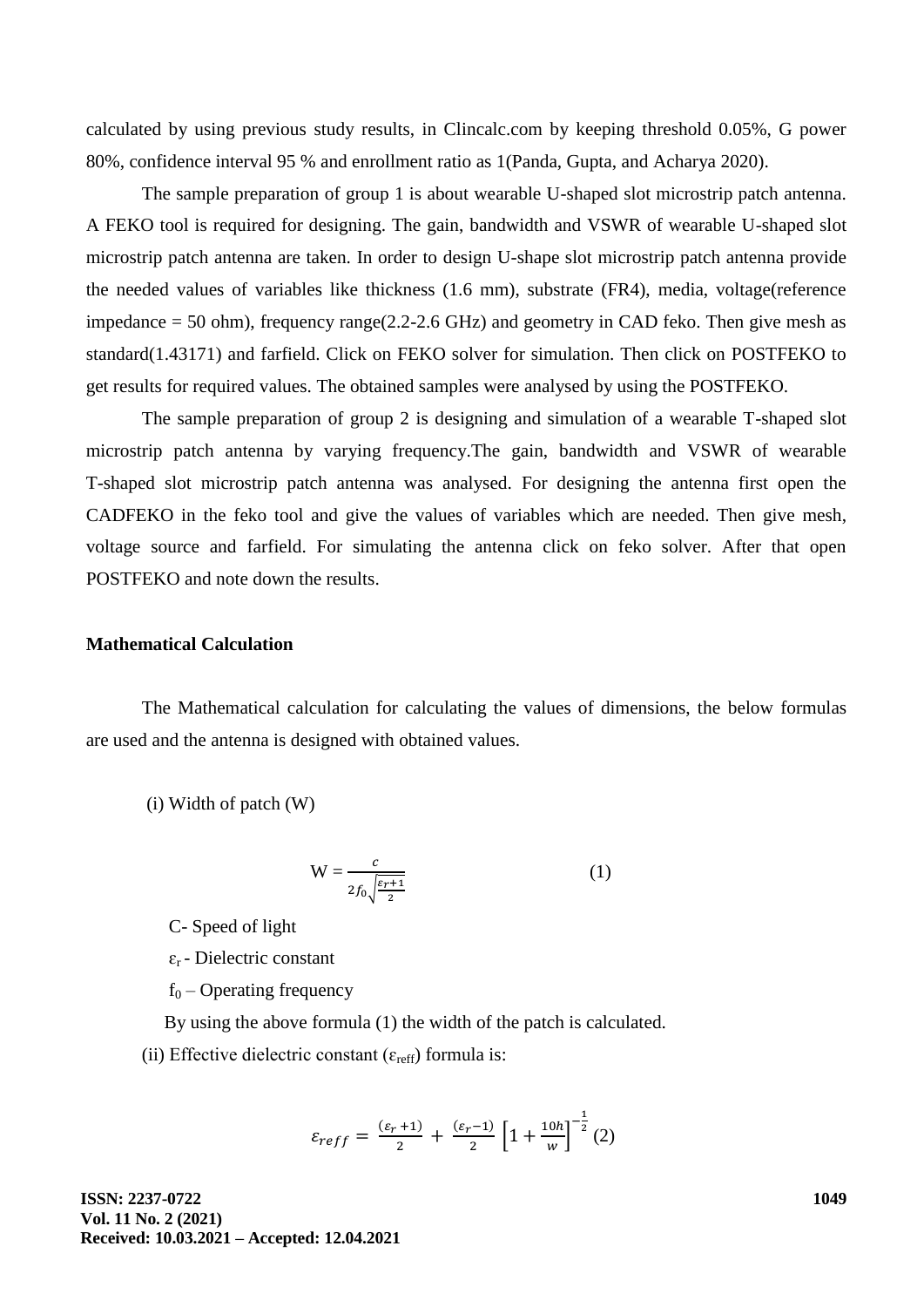Where h is the thickness of the substrate and w is the width of the patch. The effective dielectric constant is calculated by substituting the values of dielectric constant( $\varepsilon_r$ =4.4), width(w) and thickness(h) in equation (2).

(iii) Length of patch

$$
L_{eff} = \frac{c}{2f_0\sqrt{\varepsilon\varepsilon_{reff}}} - 2dl \tag{3}
$$

 The length of the patch is a very important factor for designing an antenna. Because the operating frequency is decided by the length of the patch. In equation (3) dl is an extension of length. C is the speed of light in vaccum.

(iv) Impedance of branch

$$
Z_{\frac{\lambda}{4}} = \sqrt{Z_0 Z_e} \tag{4}
$$

In the above formula (4),  $gZ_0$  is reference impedance of feed line and  $Z_e$  is impedance at edge of patch,  $\frac{\pi}{4}$  is quarter wavelength.

T-Shaped rectangular microstrip patch antenna is designed with dimension values of width of the patch(w<sub>p</sub>), width of the feed(w<sub>f</sub>), length of patch(l<sub>p</sub>), length of the feed(l<sub>f</sub>) and height of the substrate (h).

The ground plane of rectangular microstrip patch antenna for two sample groups is designed using FR4, a dielectric boundary material. Dielectric constant  $(\epsilon_r)$  of FR4 material is 4.4 and tangent value (tan  $\delta$ ) is 0.017. Operating frequency range of this antenna is 2.2GHz to 2.6GHz. Voltage source with reference impedance 50ohm and magnitude 1 is given. Simulation of the designed antenna is carried out using FEKO solver and values of gain, bandwidth and VSWR from the cartesian graph are noted down. Comparative analysis of the gain, bandwidth and VSWR of T-shaped slot antenna and U-shaped slot antenna is done.

The T-shaped and U-shaped slot microstrip patch antennas were designed by using FEKO tool. Gain and VSWR of T-shaped and U-shaped slot microstrip patch antennas are collected by varying the frequency (2.2-2.6 GHz) and bandwidth was calculated

### **Statistical Analysis**

For statistical analysis the SPSS software is used. The values obtained from the FEKO tool are extracted into SPSS software to calculate the mean and significant values. Here the mean values should be high and significance values have to be less than 0.05.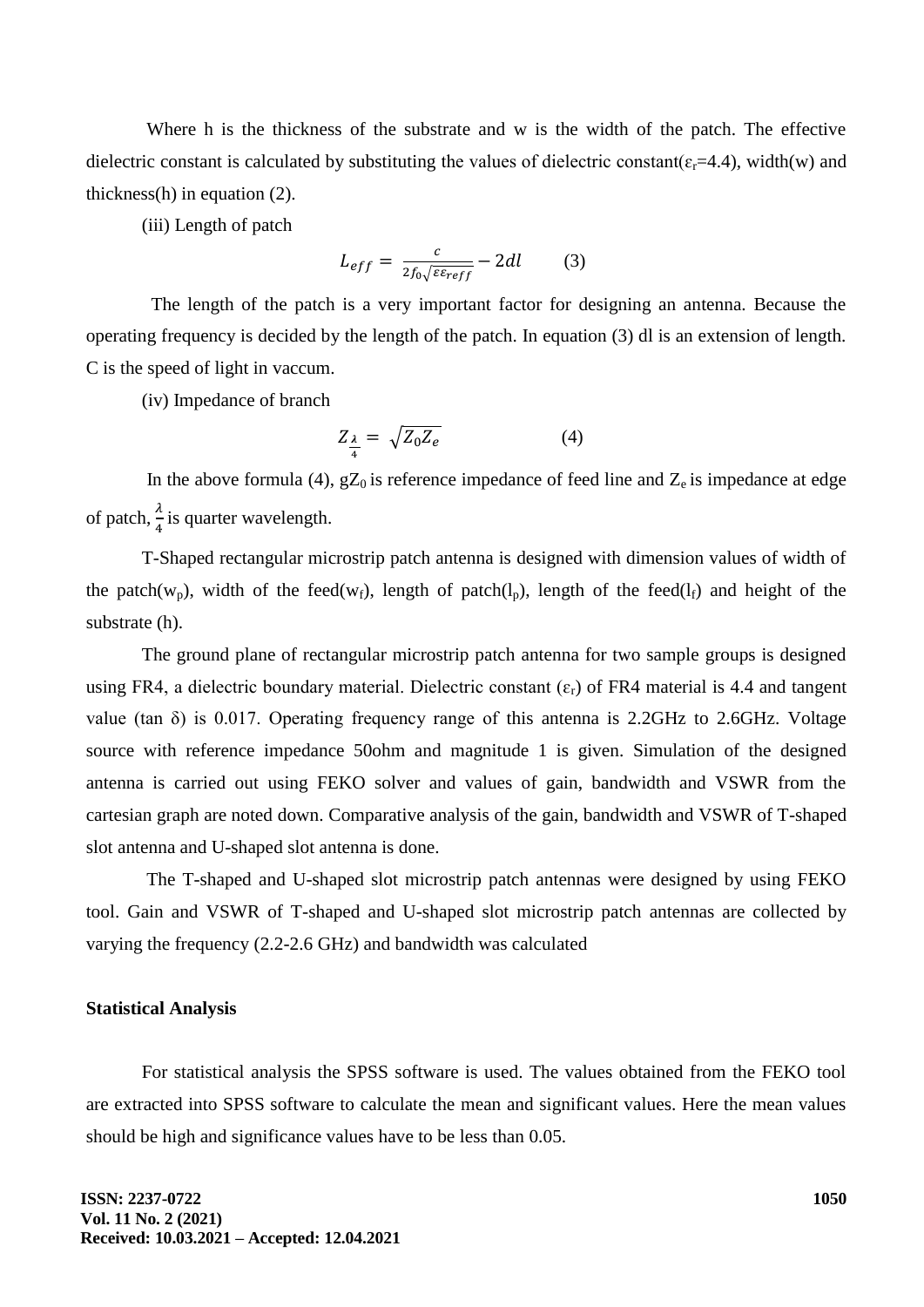The independent variables in this research work are patch width, patch length, width of substrate and height of substrate. Gain, bandwidth and VSWR are the dependent variables. Gain in dB, bandwidth in GHz and VSWR are noted from simulation results.

# **3. Results**

Figure 1 gives the flowchart for testing procedure of an Antenna using FEKO tool. Fig. 2, Fig. 3 and Fig. 4 shows the T-shaped slot microstrip patch antenna and the U-shaped slot microstrip patch antenna was designed and simulated by using the FEKO tool.



Fig. 1 - Flowchart for Testing Procedure of an Antenna Using FEKO Tool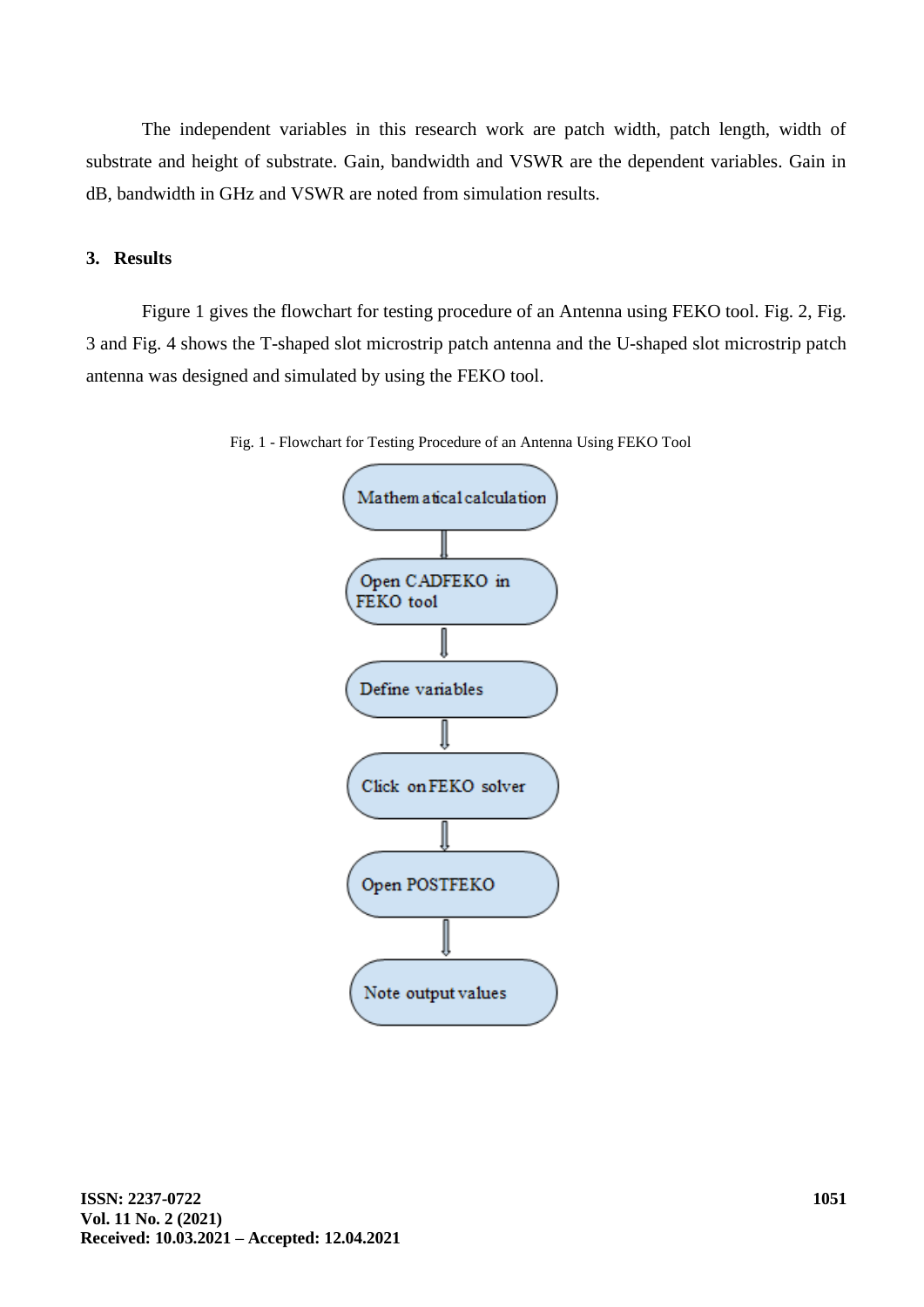

Fig. 2 - T-shaped Slot Microstrip Patch Antenna Using FR4 Material

Fig. 3 - 3D View of T-shaped Slot Microstrip Patch Antenna Using FR4 Substrate in FEKO Tool

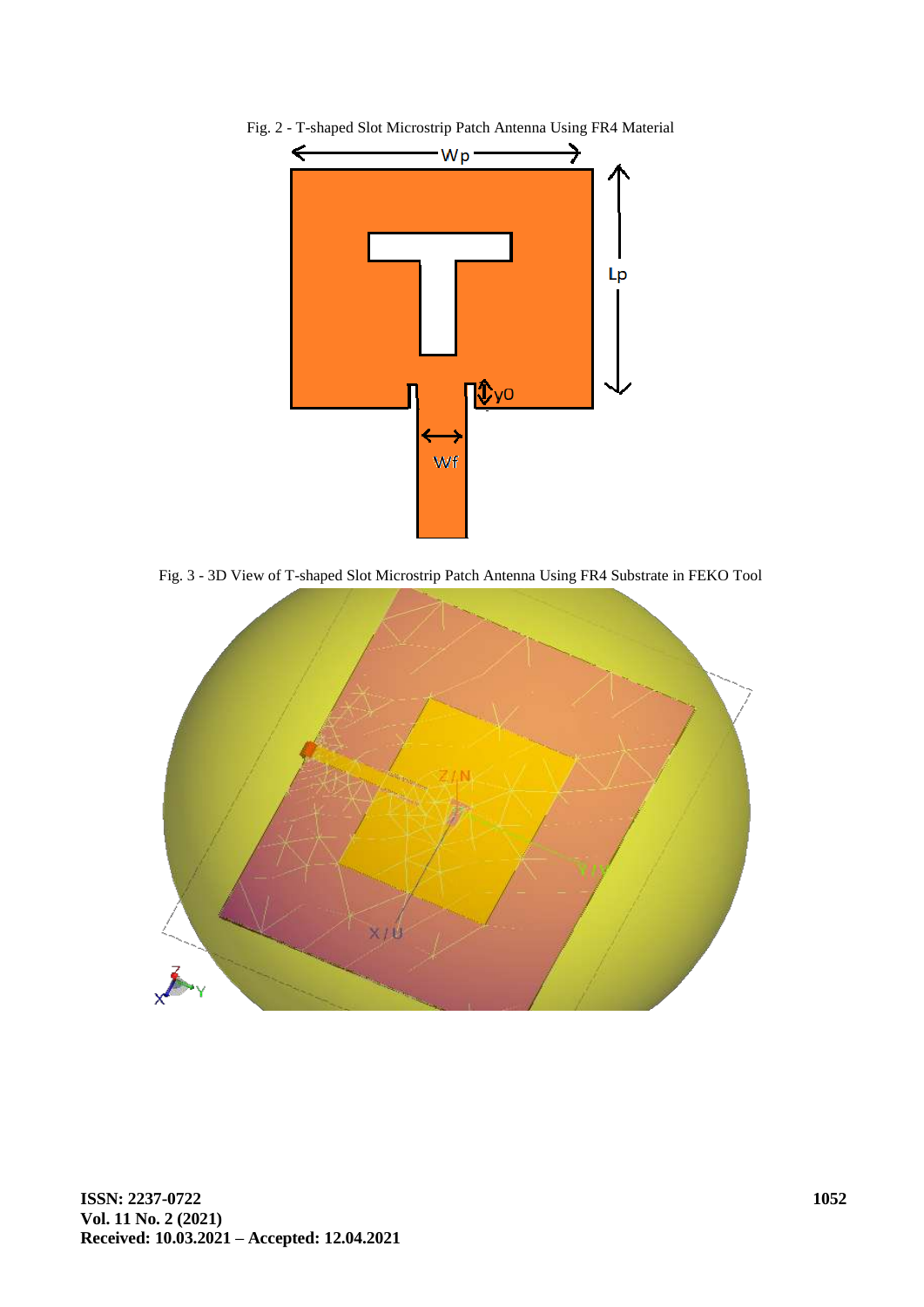Fig. 4 - 3D View of U-shaped Slot Microstrip Patch Antenna Using FR4 Substrate in FEKO Tool



Figure 5 shows the Peak gain of an antenna having 4 dB. If there is a change in frequency the gain changes. Fig. 6 shows the Cartesian representation of an T-shape and U-shape slot antennas having the bandwidth. If the thickness of substrate is high then bandwidth will increase. It is observed that a T-shaped slot antenna exhibits higher bandwidth compared to a U-shaped slot antenna.

Fig. 5 - 3D Polar Plot of Gain of T-shape Slot Microstrip Patch Antenna shows Peak gain as 4 dBi. The Color Representations the Range of Gain from Minimum to Maximum

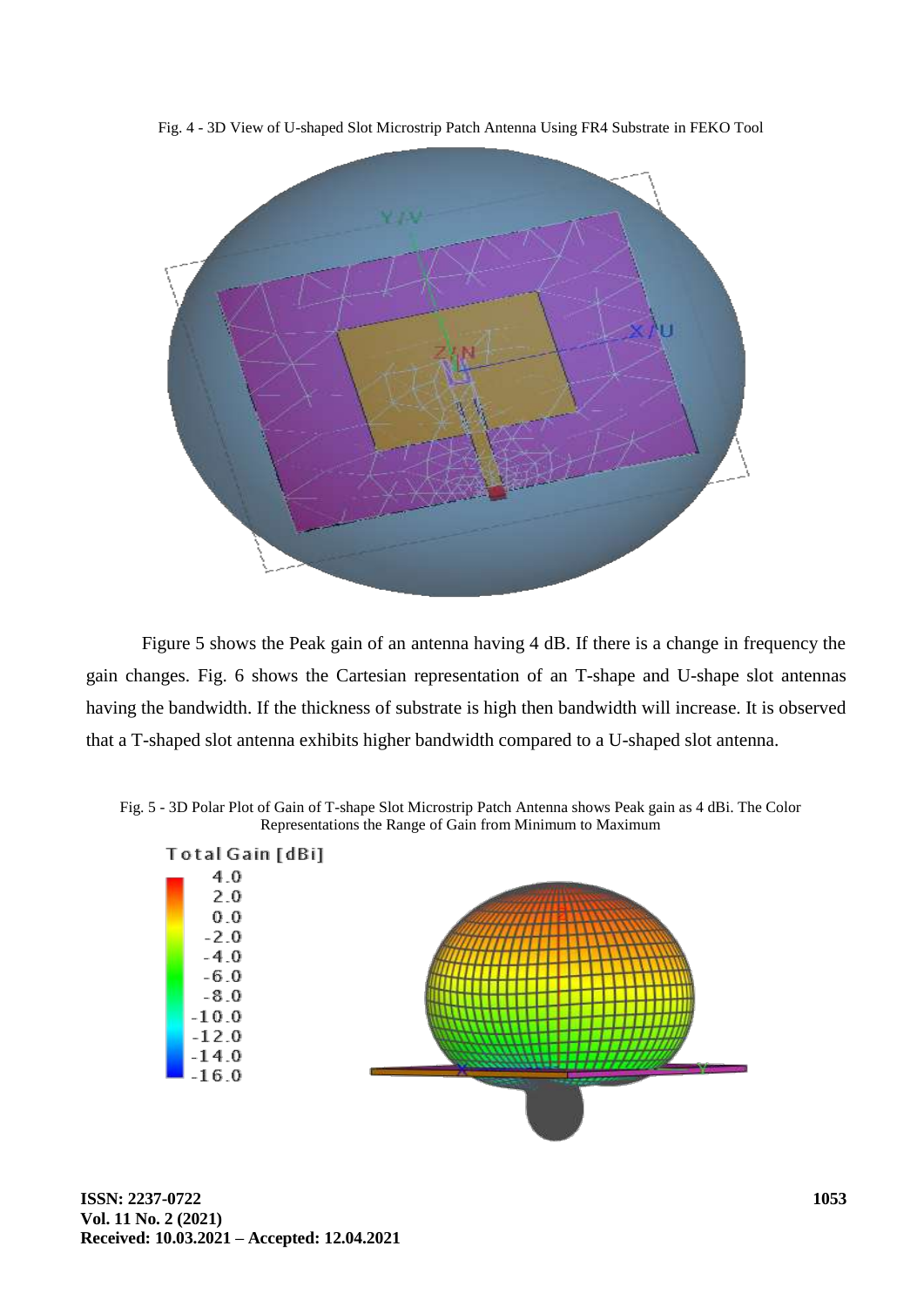Fig. 6 - U-slot &T-Slot Antennas Bandwidth Comparison Graph. Blue colour represents U-shaped slot microstrip patch antenna and green colour represents T-shaped slot microstrip patch antenna.If the thickness of substrate is high then bandwidth will increase. It is observed that a T-shaped slot antenna exhibits higher bandwidth compared to a U-shaped slot antenna



Figure 7 shows the gain of an T-shape and U-shape slot antennas. Antenna gain depends on the size of antenna and wavelength. As designed antenna size is very small, so gain of an antenna is high. T-shaped slot antenna appears to have higher gain than a U-shaped slot antenna. Fig. 8 shows the VSWR values of T-shaped slot antenna and U-shaped slot antenna. It was observed that the Tshape antenna appears to have a lower VSWR than U-shape antenna because as the frequency increases, VSWR decreases up to one point and then increases.





Total Gain (Theta = 0 deg; Phi = 0 deg)

**ISSN: 2237-0722 Vol. 11 No. 2 (2021) Received: 10.03.2021 – Accepted: 12.04.2021**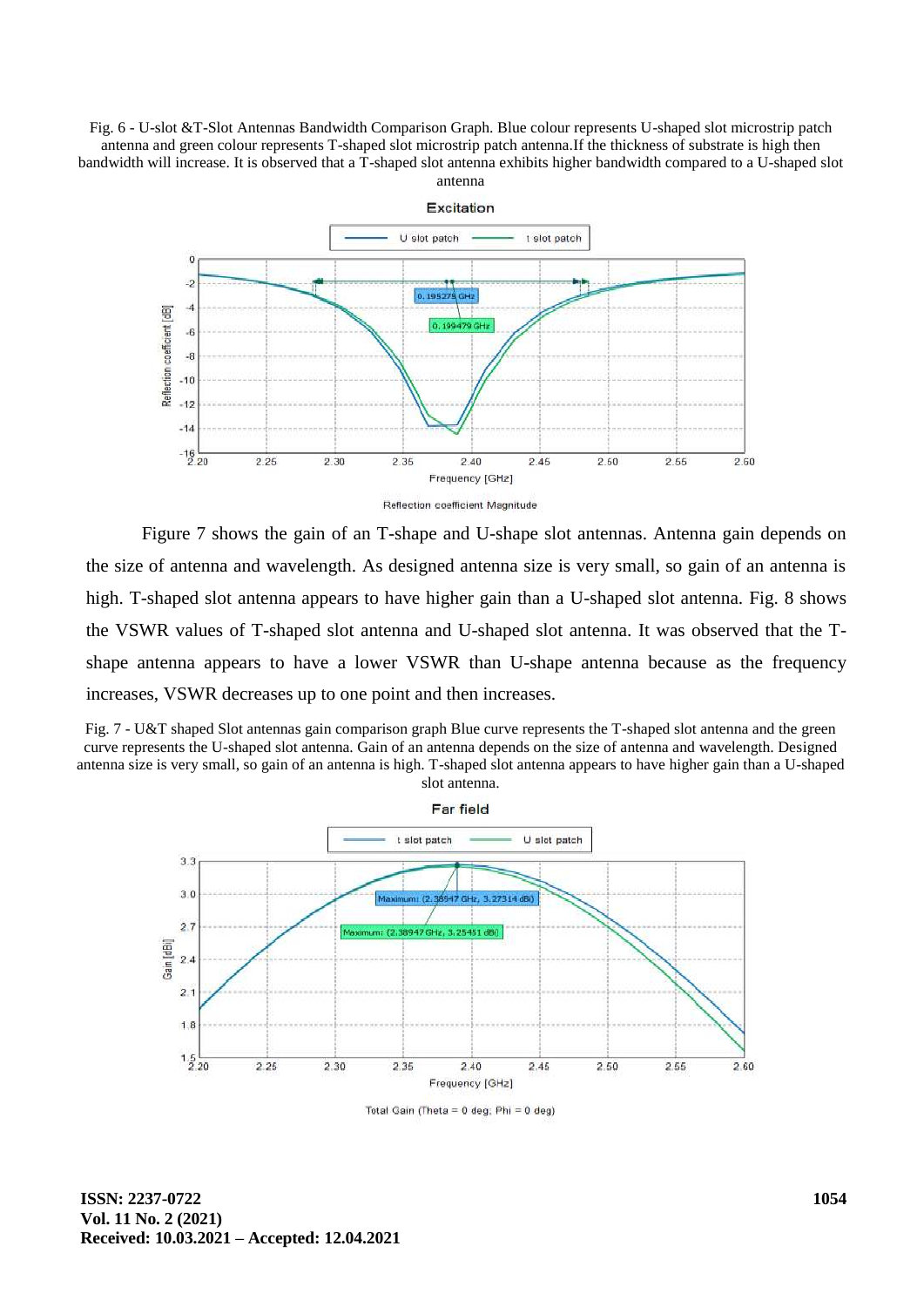Fig. 8 - U&T shaped Slot antennas VSWR comparison graph Blue curve represents the T-shaped slot microstrip patch antenna and green curve represents the U-shaped slot microstrip patch antenna. It shows T-shape appears to have lower VSWR than U-shape. VSWR decreases upto one point and then increases.



Figure 9 shows that T-shape slot antennas have higher mean gain and VSWR than the Ushape slot antennas. This bar graph obtained from SPSS software.

Fig. 9 - Comparison of U-shape and T-shaped slot antenna in terms of mean. T-shape slot antennas have higher mean gain than the U-shape slot antenna. The T -shape slot antennas have higher VSWR than the U-shape slot antennas. The Mean accuracy of T shape antenna is better than U shape slot antenna.X axis : U shaped and T shaped slot antenna Y Axis : Mean of gain and VSWR of +/- 1 SD



#### Clustered Bar Mean of Gain, Mean of VSWR by group by INDEX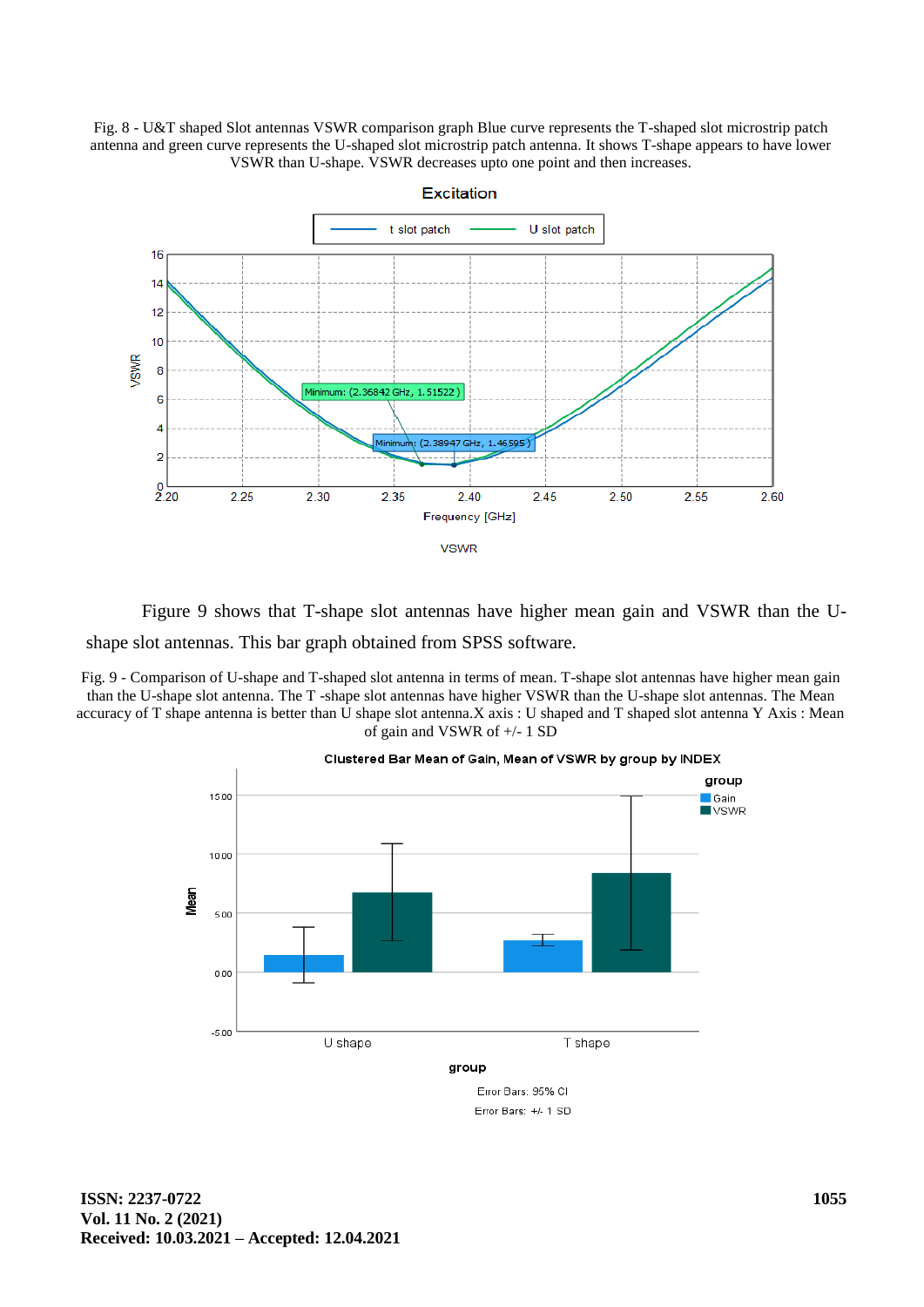Table 1 gives the Dimensions of an T-shaped and U-shaped antenna using FR4 Material used for designing the antenna in CADFEKO tool and it was calculated by using the formulas. Table 2 gives the Gain and VSWR values for U-shaped slot microstrip patch antenna within frequency range 2.2-2.6 GHz. It was observed that the maximum gain was obtained as 3.25dB and minimum VSWR was obtained as 1.52 at 2.389 (GHz) frequency.

| <b>Dimensions</b>     | Value(mm) |
|-----------------------|-----------|
| Wf                    | 2.8       |
| $\rm W_p$             | 36.22     |
| $Y_0$                 | 7.5       |
|                       | 28.01     |
|                       | 1.6       |
| $\epsilon_{\text{r}}$ |           |

Table 1 - Dimensions of an T-shaped and U-shaped Antenna Using FR4 Material Used for Designing the Antenna in CADFEKO Tool

| Table 2 - Gain and VSWR Values for U-shaped Slot Antenna Using FR4 Substrate. Maximum Gain 3.25dB and Minimum |                                           |  |  |
|---------------------------------------------------------------------------------------------------------------|-------------------------------------------|--|--|
|                                                                                                               | VSWR 1.52 are Obtained at 2.389 Frequency |  |  |

| Frequency(GHz) | Gain(dB) | <b>VSWR</b> |
|----------------|----------|-------------|
| 2.2            | 1.94     | 10.93       |
| 2.23           | 2.31     | 10.09       |
| 2.2406         | 2.42     | 9.73        |
| 2.25           | 2.52     | 8.80        |
| 2.2705         | 2.71     | 7.01        |
| 2.2805         | 2.80     | 6.13        |
| 2.3002         | 2.95     | 4.65        |
| 2.311          | 3.12     | 2.83        |
| 2.368          | 3.24     | 1.52        |
| 2.389          | 3.25     | 1.52        |
| 2.4            | 3.24     | 1.82        |
| 2.418          | 3.20     | 2.42        |
| 2.431          | 3.16     | 2.96        |
| 2.45           | 3.07     | 4.00        |
| 2.4704         | $-2.94$  | 5.28        |
| 2.5            | $-2.70$  | 7.42        |
| 2.52           | $-2.50$  | 8.97        |
| 2.54           | $-2.29$  | 10.58       |
| 2.58           | $-1.81$  | 13.60       |
| 2.6            | $-1.56$  | 15.10       |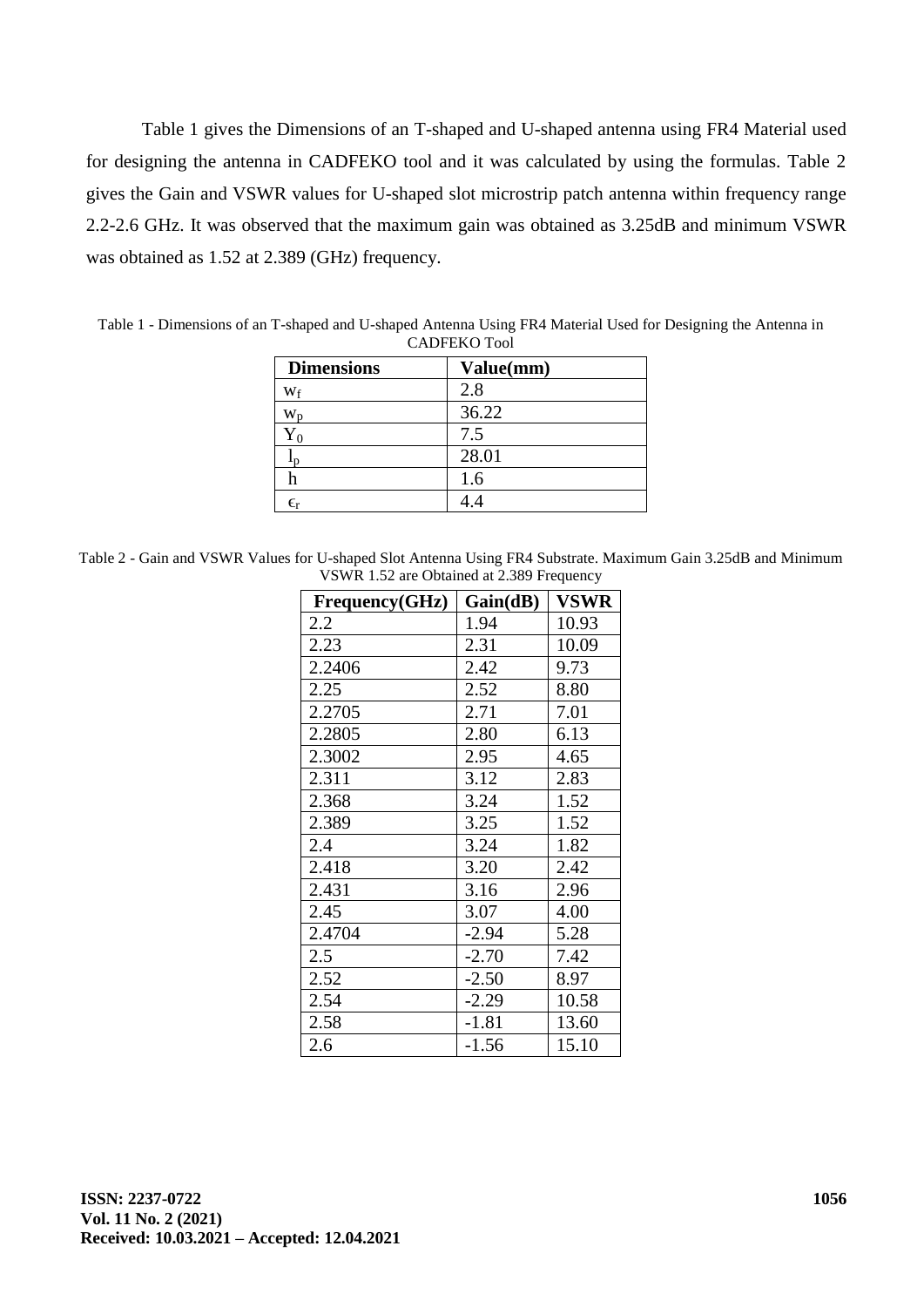Table 3 gives the Gain and VSWR for T-shaped slot antennas within frequency range 2.2-2.6 GHz. It was observed that the maximum gain was obtained as 3.31dB and minimum VSWR was obtained as 1.46 at 2.38 (GHz) frequency.

| Frequency(GHz) | Gain(dB) | <b>VSWR</b> |
|----------------|----------|-------------|
| 2.2            | 1.92     | 21.20       |
| 2.23           | 2.28     | 19.02       |
| 2.2406         | 2.40     | 18.20       |
| 2.25           | 2.50     | 17.20       |
| 2.2705         | 2.70     | 7.00        |
| 2.2805         | 2.79     | 6.34        |
| 2.3002         | 2.95     | 4.85        |
| 2.311          | 3.03     | 2.99        |
| 2.368          | 3.29     | 1.59        |
| 2.389          | 3.31     | 1.46        |
| 2.4            | 3.31     | 1.71        |
| 2.418          | 3.29     | 2.23        |
| 2.431          | 3.26     | 2.73        |
| 2.45           | 3.18     | 3.69        |
| 2.4704         | 3.06     | 4.89        |
| 2.5            | 2.39     | 6.93        |
| 2.52           | 2.66     | 8.43        |
| 2.54           | 2.45     | 9.98        |
| 2.58           | 1.99     | 13.00       |
| 2.6            | 1.75     | 14.40       |

Table 3 - Gain and VSWR Values for T-shaped Slot Antenna Using FR4 substrate. Maximum gain 3.31dB and minimum VSWR 1.46 are obtained at 2.38 GHz frequency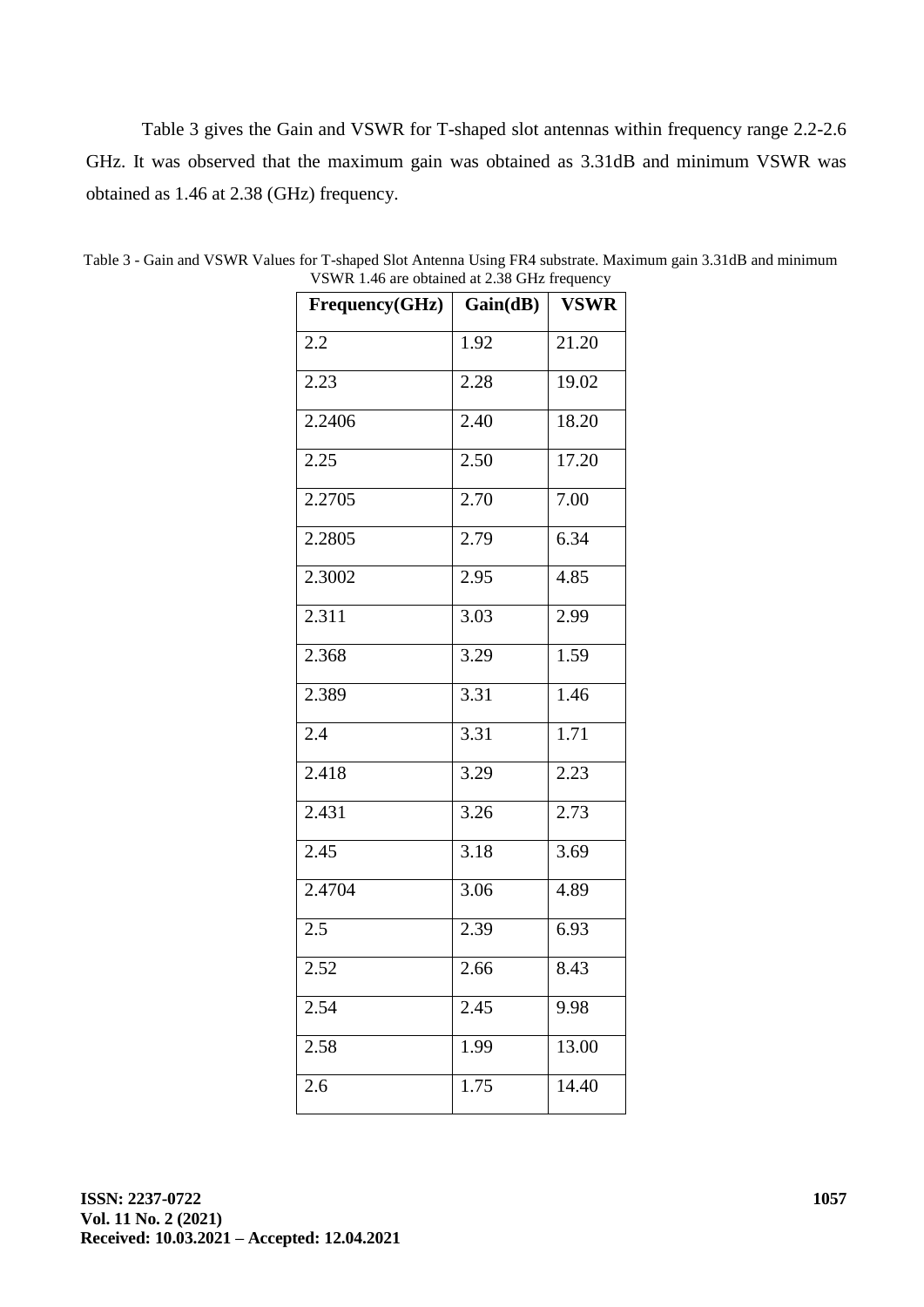Table 4 gives the band width of an U shape and T shaped slot antenna having 0.19528 and 0.19948 respectively at operating frequency of 2.389. it was observed that the T-shape appears to have higher bandwidth than U-shape.

Table 4 - Bandwidth values of U-shape and T-shape. The bandwidth of U-shape slot antenna is 0.19528 and T-shape slot antenna is 0.19948 at operating frequency of 2.389. T-shape appears to have higher bandwidth than U-shape

| <b>Shape</b> |       | Frequency(GHz)   Bandwidth(GHz) |
|--------------|-------|---------------------------------|
| U-Shape      | 2.389 | 0.19528                         |
| T-Shape      | 2.389 | 0.19948                         |

Table 5 shows the comparison of bandwidth, gain and VSWR values of U&T slot antennas at 2.389GHz frequency. Bandwidth, gain and VSWR values of the T-shaped slot antenna are 0.19947, 3.2731 and 1.4659 and bandwidth of U-shape slot antenna is 0.19527, gain is 3.2545 and VSWR is 1.5152. From the results obtained, it is clear that the gain and bandwidth of T-shape slot antenna are higher compared to U -shape slot antenna.

Table 5 - Comparison of Bandwidth, gain and VSWR values of U&T shaped slot antennas the gain and bandwidth of T-shape slot are higher compared to U -shape slot antenna

| <b>Type of Antenna</b>      | <b>Frequency</b> | <b>Bandwidth</b> | Gain   | VSWR   |  |
|-----------------------------|------------------|------------------|--------|--------|--|
|                             | (GHz)            | (GHz)            | (dB)   |        |  |
| <b>U-Shape slot Antenna</b> | 2.389            | 0.19527          | 3.2545 | 1.5152 |  |
| <b>T-Shape slot Antenna</b> | 2.389            | 0.19947          | 3.31   | 1.4659 |  |

Table 6 describes the statistically significant difference between the gain and VSWR of T-shaped slot antenna and U-shaped slot antenna. Mean gain value of U-shape is 1.4626 and VSWR is 6.7675.Mean gain value of T-shape is 2.7238 and VSWR is 8.3951. The mean values of T-shape are higher than the mean values of U-shape.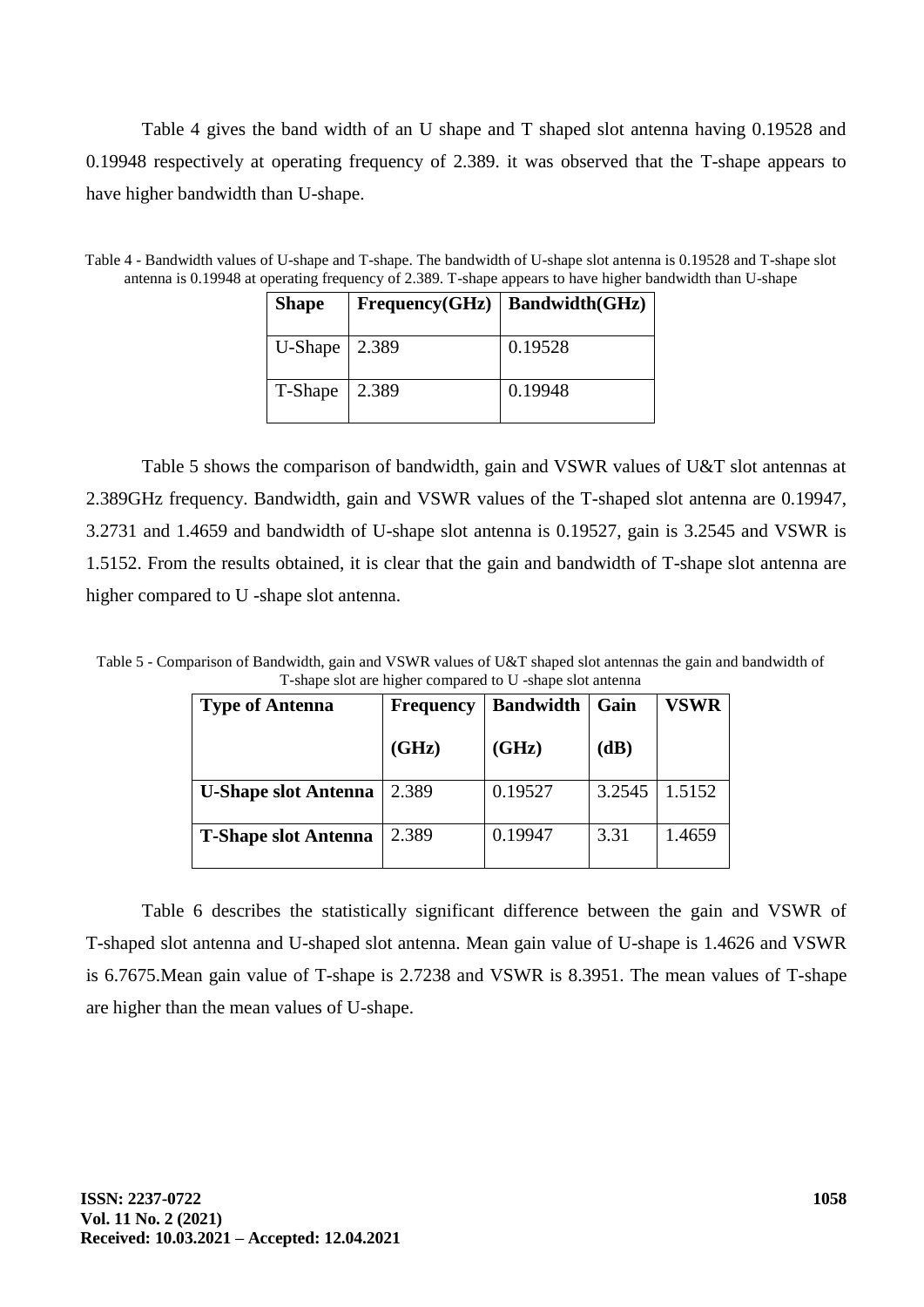Table 6 - T test analysis of Mean and standard deviation of U-shape and T-shape parameters. Mean gain value of U-shape is 1.4626 and VSWR is 6.7675.Mean gain value of T-shape is 2.7238 and VSWR is 8.3951. The mean values of T-shape are higher than the mean values of U-shape

|             | Group   | N  | <b>Mean</b> | <b>Standard deviation</b> | <b>Standard error mean</b> |
|-------------|---------|----|-------------|---------------------------|----------------------------|
| Gain        | U shape | 20 | 1.4626      | 2.36819                   | 0.52954                    |
|             | T shape | 20 | 2.7238      | 0.49882                   | 0.1114                     |
| <b>VSWR</b> | U shape | 20 | 6.7675      | 4.10712                   | 0.91838                    |
|             | T shape | 20 | 8.3951      | 6.50182                   | 1.45385                    |

Table 7 shows the significance values. The significance value of gain is <0.001 and VSWR is 0.031. The obtained significance values are less than 0.05. That means the error percentage is less than 5% (sig. <  $0.05$ ).

Table 7 - Significance values of gain and VSWR. The significance value of gain is <0.001 and VSWR is 0.031. The obtained significance values are less than 0.05. That means the error percentage is less than 5% (sig.<0.05)

| Levene's Test for<br>equality of Variances |                                   | t-test for Equality of Means |         |          |        |                   |                |                         |                |            |
|--------------------------------------------|-----------------------------------|------------------------------|---------|----------|--------|-------------------|----------------|-------------------------|----------------|------------|
|                                            |                                   |                              |         |          |        |                   |                | Std.                    | 95% Confidence |            |
|                                            |                                   |                              |         |          |        | Sig.              | Mean           | Error<br>Differe<br>nce |                | of<br>the  |
|                                            |                                   | $\mathbf{F}$                 | Sig.    | t        | df     | $(2 -$<br>tailed) | Differen<br>ce |                         | Lower          | Upper      |
| Gain                                       | Equal<br>variances<br>assumed     | 28.683                       | < 0.001 | $-2.330$ | 38     | 0.025             | $-1.26117$     | 0.54116                 | $-2.35670$     | $-0.16565$ |
|                                            | Equal<br>variances not<br>assumed |                              |         | $-2.330$ | 20.683 | 0.030             | $-1.26117$     | 0.54116                 | $-2.35664$     | $-0.13471$ |
| <b>VSWR</b>                                | Equal<br>variances<br>assumed     | 4.996                        | 0.031   | $-0.947$ | 38     | 0.350             | $-1.62764$     | 1.71962                 | $-5.10883$     | 1.85358    |
|                                            | Equal<br>variances not<br>assumed |                              |         | $-0.947$ | 32.080 | 0.351             | $-1.62764$     | 1.71962                 | $-5.13005$     | 1.874771   |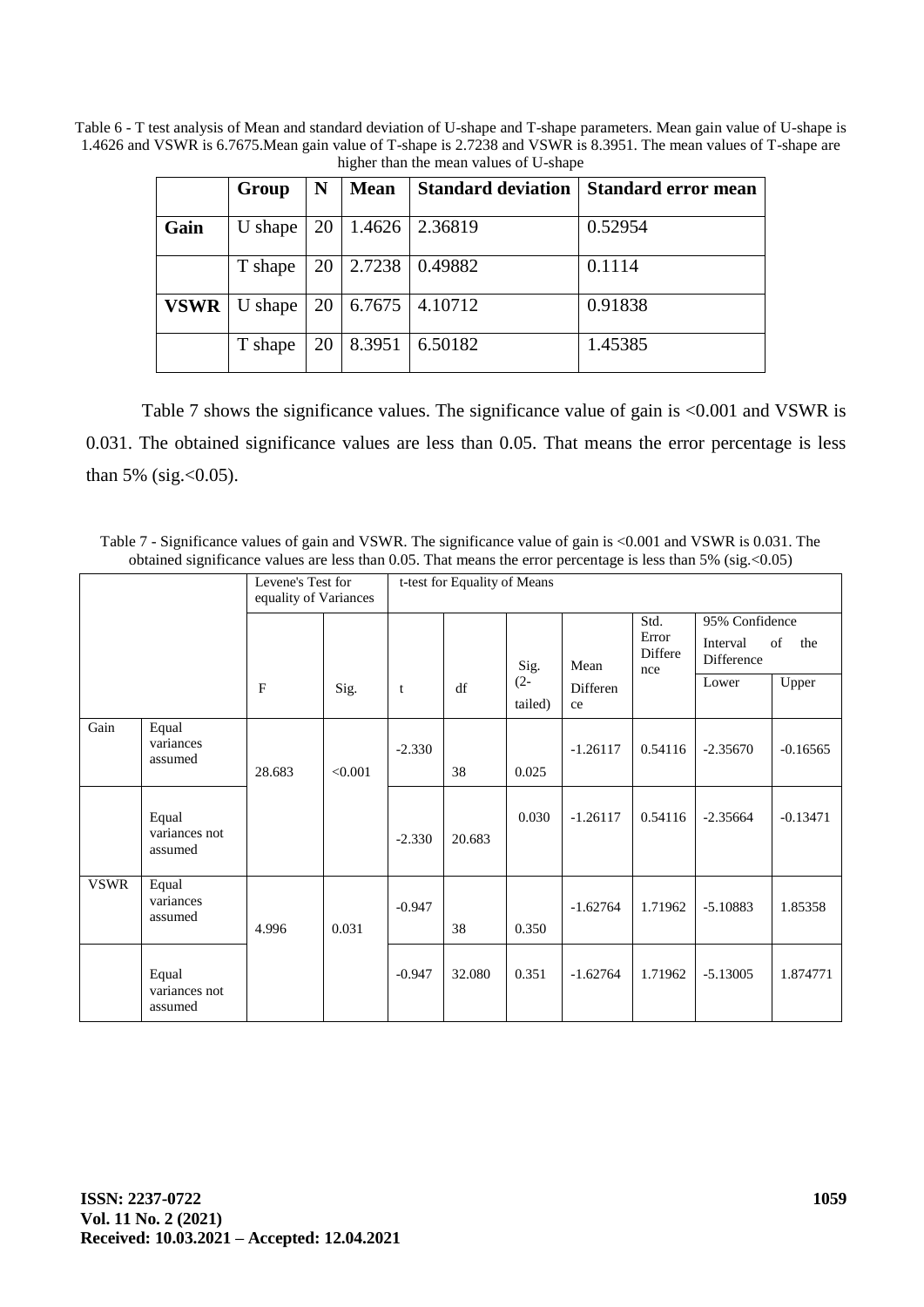#### **4. Discussion**

Performance parameters of T-shaped slot microstrip patch antenna are higher compared to U-shaped slot microstrip patch antenna. Sample size of this research work is 40.

As the thickness of substrate of T-shape and U-shape patch antenna increases and size decreases,then the bandwidth and gain increase[s\("Metamaterials and Metasurfaces" n.d.\)](https://paperpile.com/c/zVb3R1/grhi) [\("Bandwidth Enhancement of Printed E-Shaped Slot Antennas Fed by CPW and Microstrip Line"](https://paperpile.com/c/zVb3R1/xIR0)  [n.d.\).](https://paperpile.com/c/zVb3R1/xIR0) As frequency increases from 2.2-2.6 GHz VSWR decreases upto one point and then increases and gain increases upto one point and then decreases.

Factors affecting the VSWR are reflection coefficient( $s11$ ), shape of slot and length(Tianang, [Elmansouri, and Filipovic 2018\).](https://paperpile.com/c/zVb3R1/iBH5) If the VSWR value of an antenna is smaller than 2(VSWR<2), it means that antenna matched perfectly with the transmission lin[e\(Sunthari, Mohana Sunthari, and](https://paperpile.com/c/zVb3R1/jOQa)  [Veeramani 2017\).](https://paperpile.com/c/zVb3R1/jOQa)Factors affecting the bandwidth and gain of T-shape and U-shape are thickness of FR4 substrate, size of antenna and feeding technique.

Our institution is passionate about high quality evidence based research and has excelled in various fields [\(\(Vijayashree Priyadharsini](https://paperpile.com/c/zVb3R1/4NIzB+7uic6+8jjlq+szu7N+Ga4Am+2zIb8+fHD1h) [2019; Ezhilarasan, Apoorva, and Ashok Vardhan 2019;](https://paperpile.com/c/zVb3R1/4NIzB+7uic6+8jjlq+szu7N+Ga4Am+2zIb8+fHD1h)  [Ramesh et al. 2018; Mathew et al. 2020; Sridharan et al. 2019; Pc, Marimuthu, and Devadoss 2018;](https://paperpile.com/c/zVb3R1/4NIzB+7uic6+8jjlq+szu7N+Ga4Am+2zIb8+fHD1h)  [Ramadurai et al. 2019\).](https://paperpile.com/c/zVb3R1/4NIzB+7uic6+8jjlq+szu7N+Ga4Am+2zIb8+fHD1h) We hope this study adds to this rich legacy.

Considering the limitation of this research work as applications restricted to only limited distance, future scope of this work can be designing microstrip patch antennas with different shapes of slots for enhancing the bandwidth, gain. By changing the substrate, flexibility of an antenna will increase. Flexibility is a vital aspect for health monitoring systems.

### **5. Conclusion**

It is observed that bandwidth and gain of T-shaped slot Innovative microstrip patch antenna are higher compared to U-shaped slot microstrip patch antenna. VSWR of T-shaped slot microstrip patch antenna is smaller compared to U-shaped slot microstrip patch antenna. FR4 material is used as a substrate for designing antennas. Wearable T-shaped slot microstrip patch antenna is designed and simulated by using FEKO tool. Due to its high bandwidth this antenna can be used in health monitoring systems. This antenna can be used for long distance communication. Simulation results show that, T-shape slot antenna having high bandwidth(0.19947 GHz), high gain(3.31dB) and low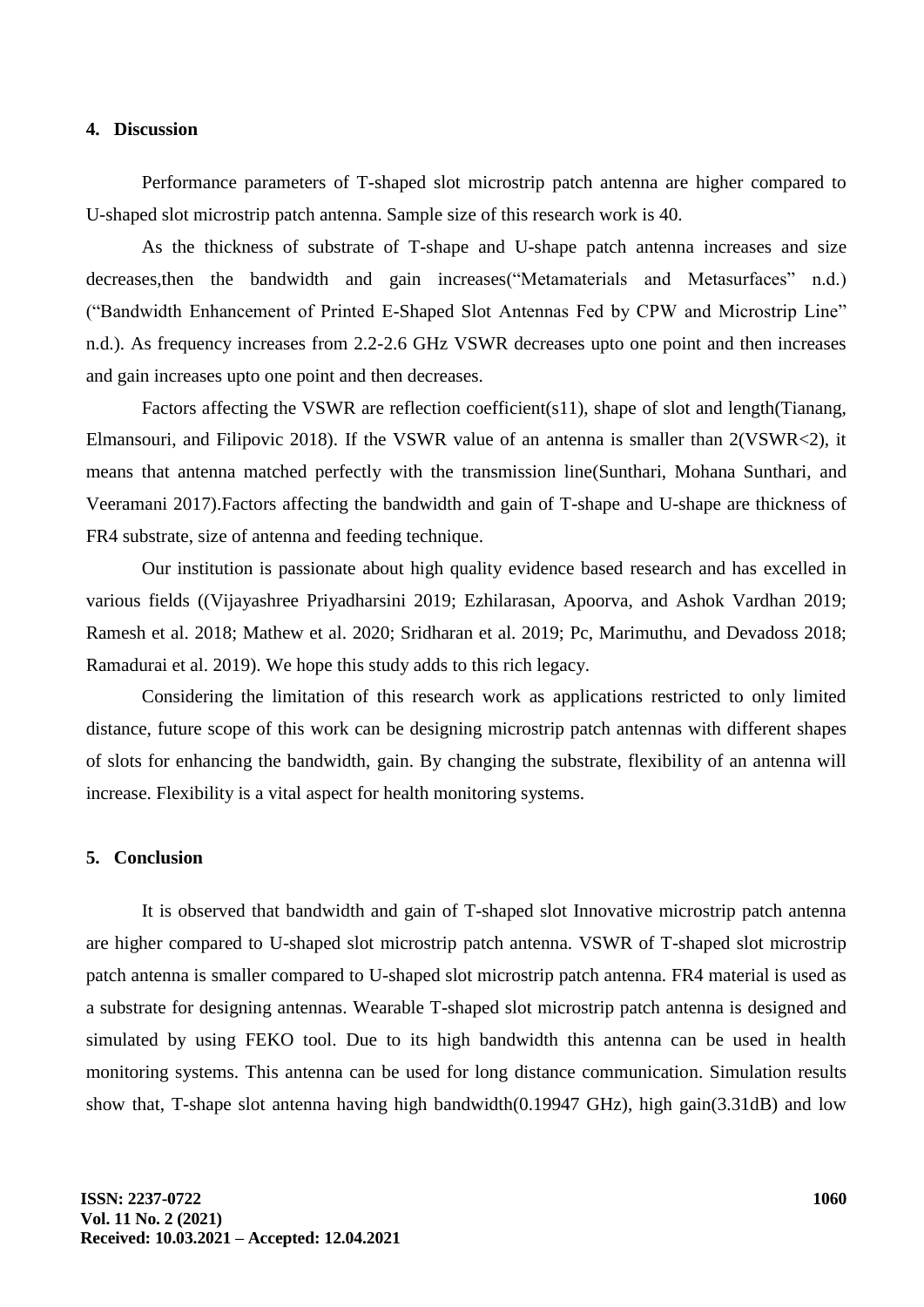VSWR(1.46) compared to U-shaped slot antenna(bandwidth=0.19527 GHz, gain=3.25dB and VSWR=1.52).

## **Declarations**

### **Conflict of interests**

No conflict of interests in this manuscript.

## **Authors Contributions**

Author Mannem Meghana was involved in data collection, data analysis, manuscript writing. Author Bhaskarrao Yakkala was involved in conceptualization, data validation, and critical review of manuscript.

# **Acknowledgments**

The authors would like to express their gratitude towards Saveetha School of engineering for providing the necessary infrastructure to carry out this work successfully.

# **Funding**

We thank the following organizations for providing financial support that enabled us to complete the study.

- 1. VK Technologies, Chennai
- 2. Saveetha University
- 3. Saveetha Institute of Medical and Technical Sciences
- 4. Saveetha School of Engineering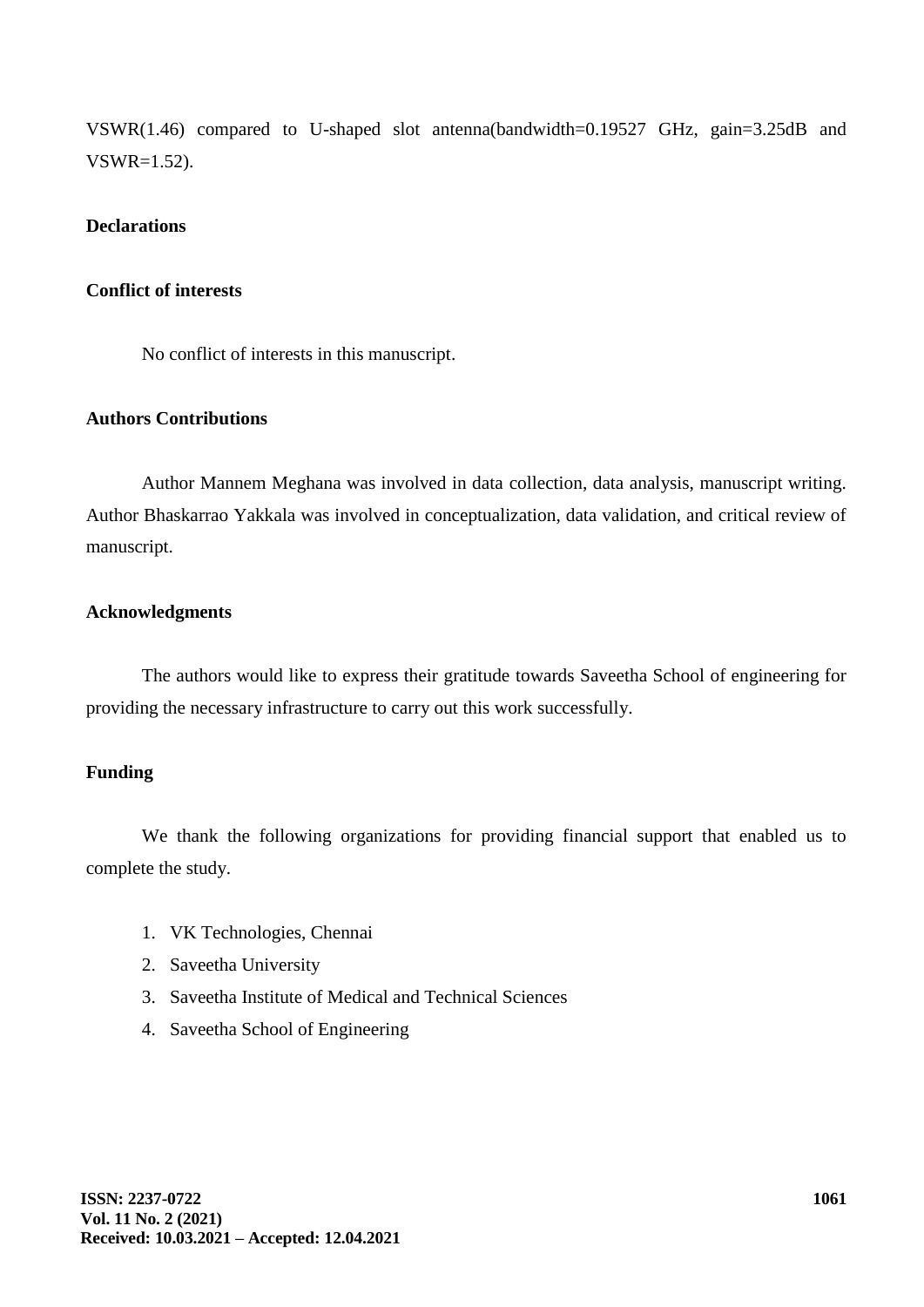# **References**

Dastranj, A., & Abiri, H. (2010). Bandwidth enhancement of printed E-shaped slot antennas fed by CPW and microstrip line. *IEEE Transactions on Antennas and Propagation*, *58*(4), 1402-1407.

Corchia, L., Monti, G., De Benedetto, E., & Tarricone, L. (2017). Wearable antennas for remote health care monitoring systems. *International Journal of Antennas and Propagation*, *2017*[.](http://paperpile.com/b/zVb3R1/26Nu)  [https://doi.org/](http://paperpile.com/b/zVb3R1/26Nu)[10.1155/2017/3012341.](http://dx.doi.org/10.1155/2017/3012341)

Dhayabarani, R., Anitha, C., John, J. A., Gomathi, P., & Hebsiba, B. (2018). High Gain Microstrip patch Antenna for Biomedical Applications. *In Second International Conference on Inventive Communication and Computational Technologies (ICICCT),* 1201-1204.

https://doi.org/10.1109/icicct.2018.847324[7.](http://paperpile.com/b/zVb3R1/ZrfL)

Ezhilarasan, D., Apoorva, V. S., & Ashok Vardhan, N. (2019). Syzygium cumini extract induced reactive oxygen species‐mediated apoptosis in human oral squamous carcinoma cells. *Journal of Oral Pathology & Medicine*, *48*(2), 115-121.

Gheena, S., & Ezhilarasan, D. (2019). Syringic acid triggers reactive oxygen species–mediated cytotoxicity in HepG2 cells. *Human & experimental toxicology*, *38*(6), 694-702.

Green, R. B., Toporkov, M., Ullah, M. D. B., Avrutin, V., Ozgur, U., Morkoc, H., & Topsakal, E. (2017). An alternative material for transparent antennas for commercial and medical applications. *Microwave and Optical Technology Letters, 59*(4), 773-777. https://doi.org/10.1002/mop.3040[4.](http://paperpile.com/b/zVb3R1/bnRd)

Jose, J., & Subbaiyan, H. (2020). Different treatment modalities followed by dental practitioners for ellis class 2 fracture–A questionnaire-based survey. *The Open Dentistry Journal*, *14*(1), [59–65.](http://paperpile.com/b/zVb3R1/oVNeT)

Ke, Y., Al Aboody, M.S., Alturaiki, W., Alsagaby, S.A., Alfaiz, F.A., Veeraraghavan, V.P., & Mickymaray, S. (2019). Photosynthesized gold nanoparticles from Catharanthus roseus induces caspase-mediated apoptosis in cervical cancer cells (HeLa). *Artificial cells, nanomedicine, and biotechnology*, *47*(1), 1938-1946.

Krishnaswamy, H., Muthukrishnan, S., Thanikodi, S., Antony, G.A., & Venkatraman, V. (2020). Investigation of air conditioning temperature variation by modifying the structure of passenger car using computational fluid dynamics. *T hermal Science*, *24*(1 Part B), 495-498.

Kumar, A., Badhai, R.K., & Suraj, P. (2018). Design of a printed symmetrical CPW-fed monopole antenna for on-body medical diagnosis applications. *Journal of Computational Electronics*, *17*(4), 1741-1747.

Latif, A. (2020). Design of a UWB Coplanar Fed Antenna and Circular Miniature Printed Antenna for Medical Applications. *In Advanced Radio Frequency Antennas for Modern Communication and Medical Systems*. IntechOpen. [https://doi.org/10.5772/intechopen.93205.](http://paperpile.com/b/zVb3R1/RR1E)

Malli Sureshbabu, N., Selvarasu, K., Nandakumar, M., & Selvam, D. (2019). Concentrated growth factors as an ingenious biomaterial in regeneration of bony defects after periapical surgery: A report of two cases. *Case reports in dentistry*, *2019*.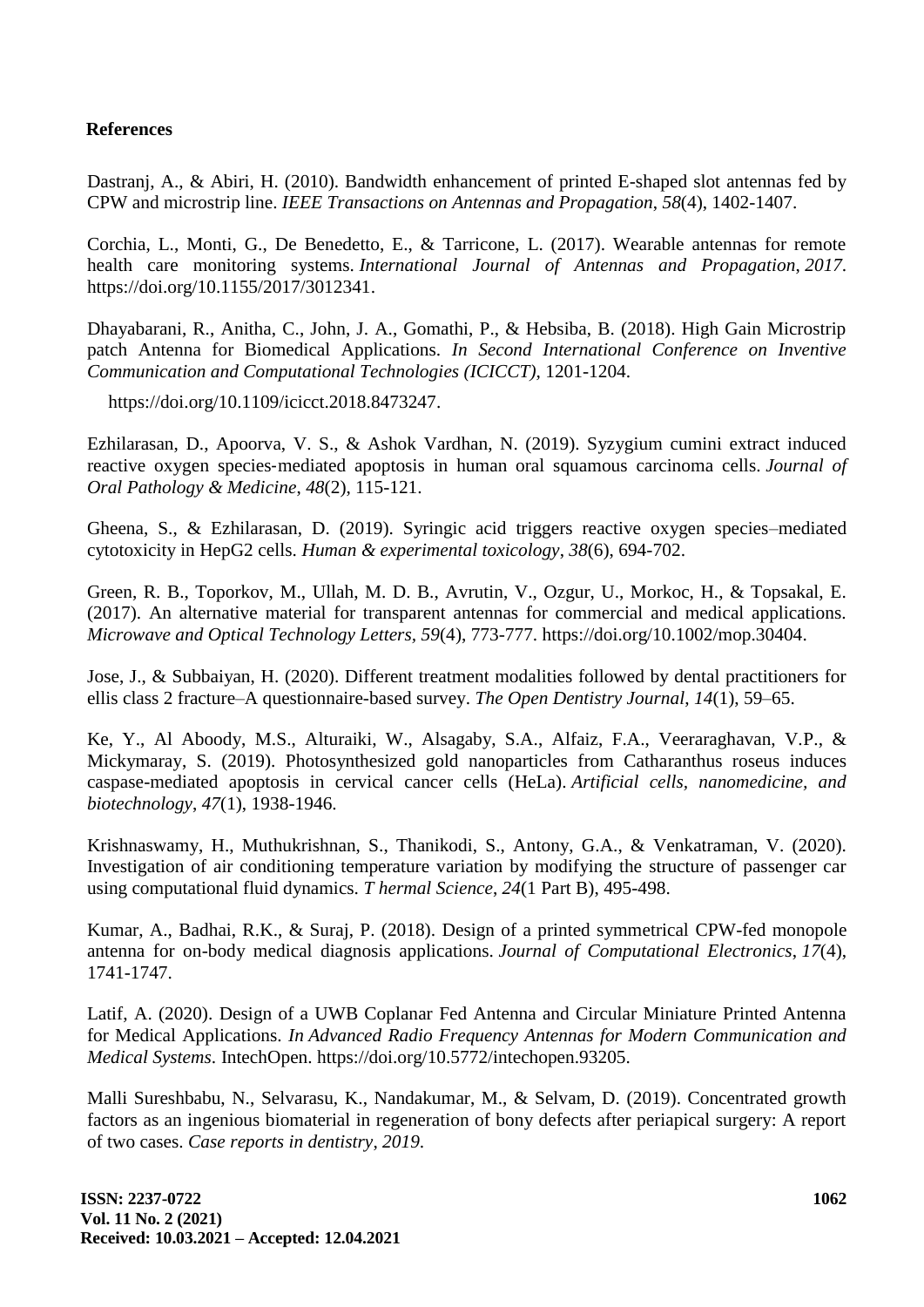Mathew, M.G., Samuel, S.R., Soni, A.J., & Roopa, K.B. (2020). Evaluation of adhesion of Streptococcus mutans, plaque accumulation on zirconia and stainless steel crowns, and surrounding gingival inflammation in primary molars: Randomized controlled trial. *Clinical oral investigations*, *24*(9), 3275-3280[.](http://paperpile.com/b/zVb3R1/szu7N)

Mehta, M., Tewari, D., Gupta, G., Awasthi, R., Singh, H., Pandey, P., & Satija, S. (2019). Oligonucleotide therapy: an emerging focus area for drug delivery in chronic inflammatory respiratory diseases. *Chemico-biological interactions*, *308*, 206-215.

Josep, C. [Metamaterials and Metasurfaces.](http://paperpile.com/b/zVb3R1/grhi)

[https://books.google.com/books/about/Metamaterials\\_and\\_Metasurfaces.html?id=oC-](https://books.google.com/books/about/Metamaterials_and_Metasurfaces.html?id=oC-RDwAAQBAJ)[RDwAAQBAJ](https://books.google.com/books/about/Metamaterials_and_Metasurfaces.html?id=oC-RDwAAQBAJ)

Muthukrishnan, S., Krishnaswamy, H., Thanikodi, S., Sundaresan, D., & Venkatraman, V. (2020). Support vector machine for modelling and simulation of Heat exchangers. *Thermal Science*, *24*  (1 Part B), 499-503.

Panda, S., Gupta, A., & Acharya, B. (2021). Wearable microstrip patch antennas with different flexible substrates for health monitoring system. *Materials Today: Proceedings*, *45*[\(4\), 4002-4007.](45(4),%204002-4007.https:/doi.org/) [https://doi.org/](45(4),%204002-4007.https:/doi.org/)[10.1016/j.matpr.2020.09.127.](http://dx.doi.org/10.1016/j.matpr.2020.09.127)

PC, J., Marimuthu, T., Devadoss, P., & Kumar, S. M. (2018). Prevalence and measurement of anterior loop of the mandibular canal using CBCT: A cross sectional study. *Clinical implant dentistry and related research*, *20*(4), 531-534[.](%20) [https://europepmc.org/article/med/29624863](%20)[.](http://paperpile.com/b/zVb3R1/2zIb8)

Raju, M.P., Kishore, D.P., & Madhav, B.T.P. (2019). CPW Fed T-shaped wearable antenna for ISM Band, Wi-Fi, WiMAX, WLAN and fixed satellite service applications. *Journal of Electromagnetic Engineering and Science*, *19*(2), 140-14[6. https://doi.org/10.26866/jees.2019.19.2.140.](http://paperpile.com/b/zVb3R1/LILq)

Ramadurai, N., Gurunathan, D., Samuel, A.V., Subramanian, E., & Rodrigues, S.J. (2019). Effectiveness of 2% Articaine as an anesthetic agent in children: randomized controlled trial. *Clinical oral investigations*, *23*(9), 3543-3550.

Ramesh, A., Varghese, S., Jayakumar, N.D., & Malaiappan, S. (2018). Comparative estimation of sulfiredoxin levels between chronic periodontitis and healthy patients–A case‐control study. *Journal of periodontology*, *89*(10), 1241-1248.

Samuel, M.S., Bhattacharya, J., Raj, S., Santhanam, N., Singh, H., & Singh, N.P. (2019). Efficient removal of Chromium (VI) from aqueous solution using chitosan grafted graphene oxide (CS-GO) nanocomposite. *International journal of biological macromolecules*, *121*, 285-292.

Samuel, S.R., Acharya, S., & Rao, J.C. (2020). School Interventions–based Prevention of Early‐ Childhood Caries among 3–5‐year‐old children from very low socioeconomic status: Two‐year randomized trial. *Journal of public health dentistry*, *80*(1), 51-60.

Sathish, T., & Karthick, S. (2020). Wear behaviour analysis on aluminium alloy 7050 with reinforced SiC through taguchi approach. *Journal of Materials Research and Technology*, *9*(3), 3481-3487.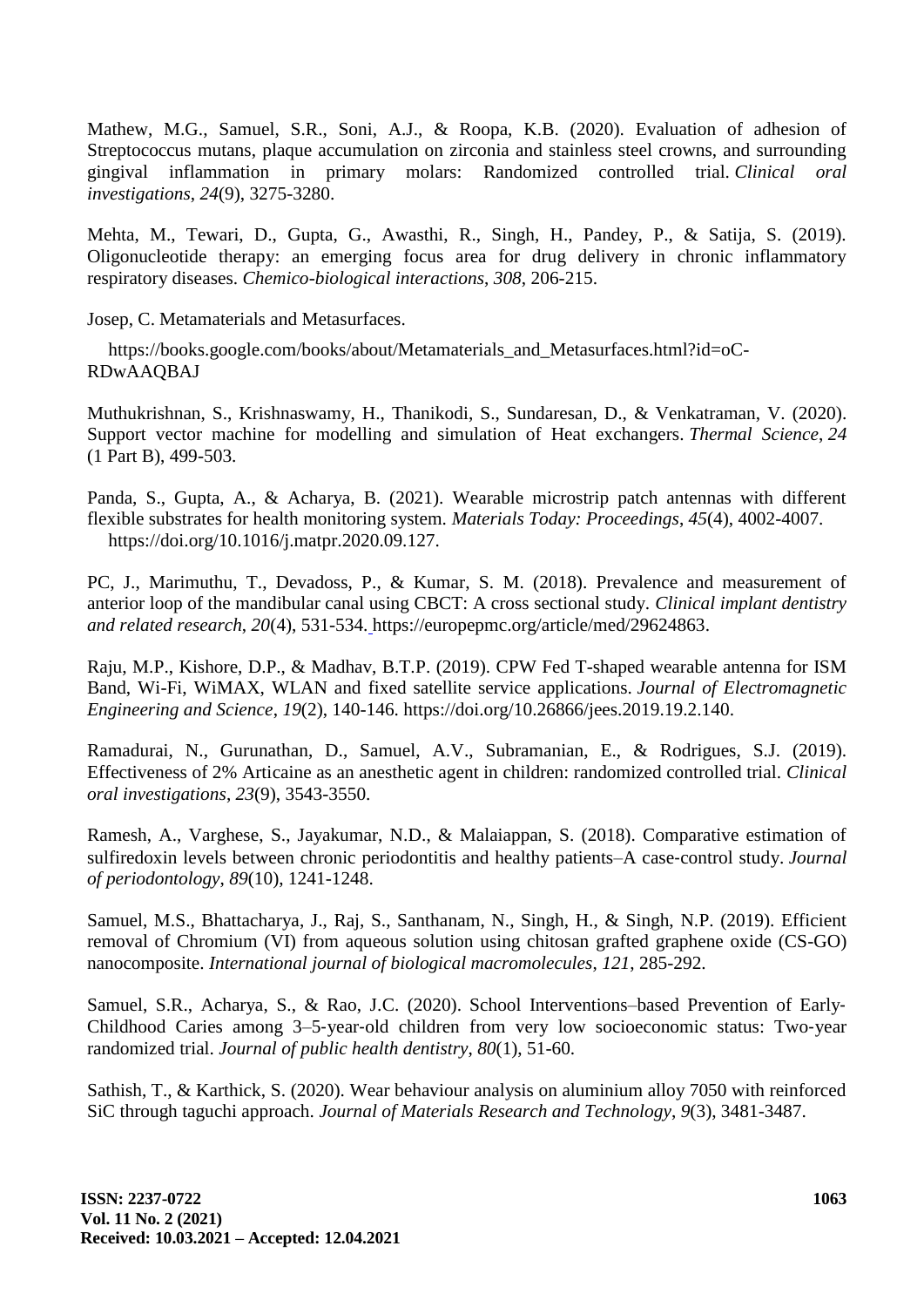Shanwar, A.R., & Othman, N.S. (2017). UWB printed antenna for medical applications. *In TENCON 2017-2017 IEEE Region 10 Conference*, 2931-2936. [https://doi.org/10.1109/tencon.2017.8228364](https://doi.org/)[.](http://paperpile.com/b/zVb3R1/Wh2c)

Sharma, P., Mehta, M., Dhanjal, D.S., Kaur, S., Gupta, G., Singh, H., & Satija, S. (2019). Emerging trends in the novel drug delivery approaches for the treatment of lung cancer. *Chemico-biological interactions*, *309*, 108720.

Singh, D., Thakur, A., & Srivastava, V.M. (2018). Miniaturization and Gain Enhancement of Microstrip Patch Antenna Using Defected Ground with EBG. *Journal of Communication*, *13*(12), 730-73[6. https://doi.org/10.12720/jcm.13.12.730-736.](http://paperpile.com/b/zVb3R1/uDdT)

Sreelakshmy, R., Ashok Kumar, S., & Shanmuganantham, T. (2017). A wearable type embroidered logo antenna at ISM band for military applications. *Microwave and Optical Technology Letters*, *59*(9), 2159-2163. [https://doi.org/10.1002/mop.30697](https://doi.org/)[.](http://paperpile.com/b/zVb3R1/oAGQ)

Sridharan, G., Ramani, P., Patankar, S., & Vijayaraghavan, R. (2019). Evaluation of salivary metabolomics in oral leukoplakia and oral squamous cell carcinoma. *Journal of Oral Pathology & Medicine*, *48*(4), 299-306.

Sukhija, S., & Sarin, R.K. (2017). A U-shaped meandered slot antenna for biomedical applications. *Progress in Electromagnetics Research, 62*, 65-77. https://doi.org/10.2528/pierm1708210[1.](http://paperpile.com/b/zVb3R1/SeGl)

Sukhija, S., & Sarin, R.K. (2017). Low-profile patch antennas for biomedical and wireless applications. *Journal of Computational Electronics*, *16*(2), 354-36[8.](http://paperpile.com/b/zVb3R1/ieX9)

Sunthari, P.M., & Veeramani, R. (2017). Multiband microstrip patch antenna for 5G wireless applications using MIMO techniques. *In First International Conference on Recent Advances in Aerospace Engineering (ICRAAE)*, 1-[5. https://doi.org/10.1109/icraae.2017.8297241.](http://paperpile.com/b/zVb3R1/jOQa)

[Tianang, E.G., Mohamed A.E., & Dejan, S.F. \(2018\). Ultra-Wideband Lossless Cavity-Backed](http://paperpile.com/b/zVb3R1/iBH5)  [Vivaldi Antenna.](http://paperpile.com/b/zVb3R1/iBH5) *[IEEE Transactions on Antennas and Propagation](http://paperpile.com/b/zVb3R1/iBH5)*, *66*[\(1\), 115-124.](http://paperpile.com/b/zVb3R1/iBH5)  [https://doi.org/10.1109/tap.2017.2775286](,%2066(1),%20115-124.%20https:/doi.org/)[.](http://paperpile.com/b/zVb3R1/iBH5)

Varghese, S.S., Ramesh, A., & Veeraiyan, D.N. (2019). Blended Module‐Based Teaching in Biostatistics and Research Methodology: A Retrospective Study with Postgraduate Dental Students. *Journal of dental education*, *83*(4), 445-450.

Venu, H., Raju, V.D., & Subramani, L. (2019). Combined effect of influence of nano additives, combustion chamber geometry and injection timing in a DI diesel engine fuelled with ternary (diesel-biodiesel-ethanol) blends. *Energy*, *174*, 386-406.

Venu, H., Subramani, L., & Raju, V.D. (2019). Emission reduction in a DI diesel engine using exhaust gas recirculation (EGR) of palm biodiesel blended with TiO2 nano additives. *Renewable Energy*, *140*, 245-263.